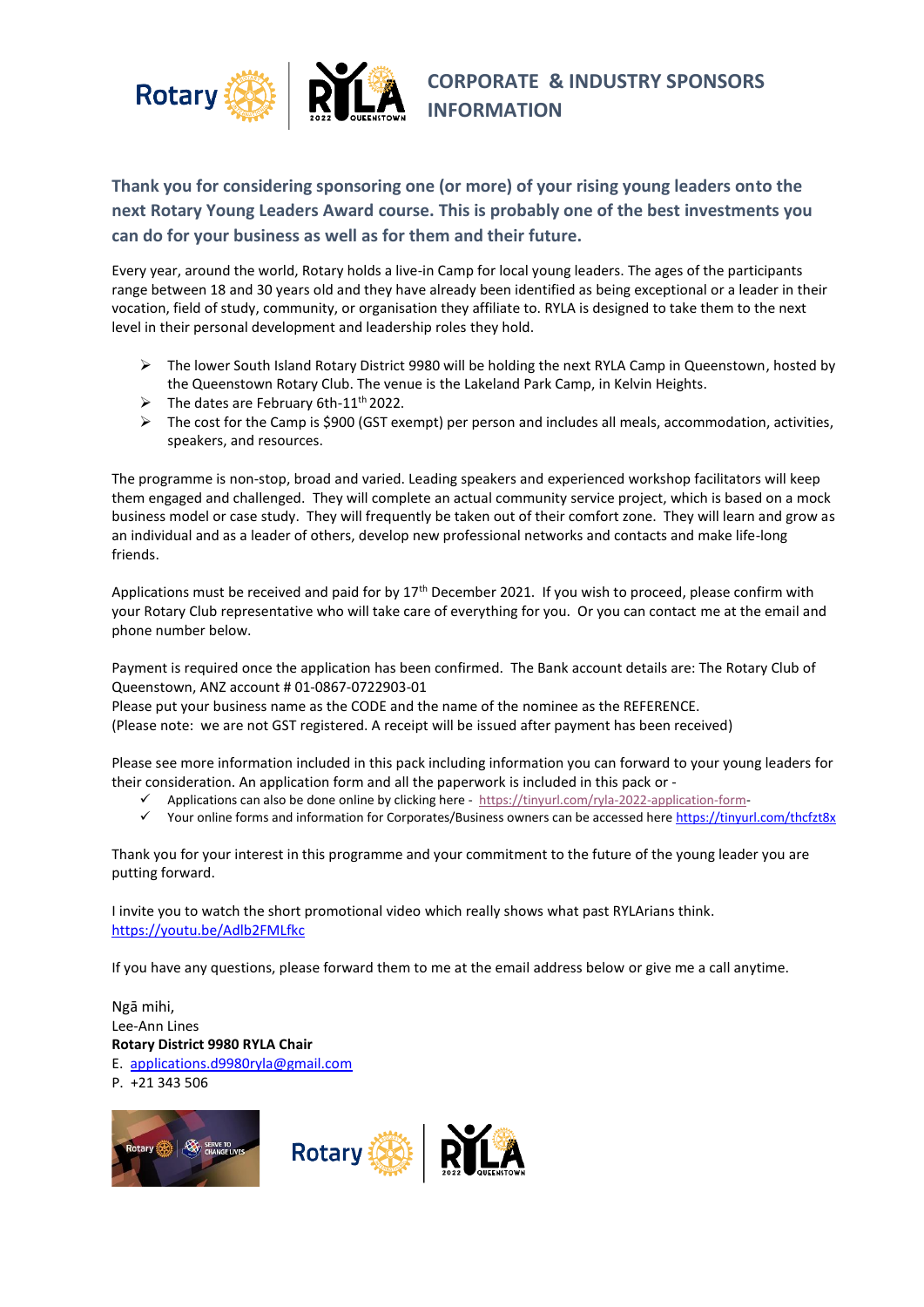

## What does it cost?

Nothing – successful applicants are fully sponsored by a local Rotary club or can be corporate or industry sponsored, at a cost of \$900 per person. (GST exempt)

All that applicants are required to provide, is 6 days of their time, a positive attitude, an open and engaging mind and lots of enthusiasm.

# Do I qualify?

Yes, if you are aged 20-30, have the desire to be a leader of the future, have the will to invest in your own growth and have the passion to be the best you can. There is some physical activity, but equally, we encourage applications from persons with physical difficulty who are self-sufficient.

# What's in it for me?

This course will benefit you if your intention is to:

- Grow and develop as a leader
- Discover and develop your own personal skills and strengths
- Challenge yourself physically and mentally to extend your capabilities
- Interact with and learn from inspirational business and community leaders
- Network with like-minded individuals from varying backgrounds
- Advance your ability to operate and communicate effectively in a team environment

## What can I expect?

Every day is different. There will be inspirational and informational speakers every day, group discussions, fun & games, team challenges, physical activities, off-site visits, and a community project that you will work on as a team.

You will probably discover things about yourself that you did not know. The other RYLArians will be a diverse and interesting group of people and you will make life-long friends with many, if not all of them. You will also make important and valuable connections and networks. RYLA is something that you will remember for many years to come.

The food is a.m.a.z.i.n.g! Past RYLArians have declared it the best ever and say they need to go home to go on a diet.

# Where is RYLA held?

RYLA is held at Lakeland Park Camp on Peninsula Road, Kelvin Heights, Queenstown. The camp has comfortable and modern facilities and beautiful views. There is grass volleyball, playing fields, Archery, orienteering courses, frisbee golf, a pool table and a table-tennis available to use.

There is plenty of parking on site.

See you there!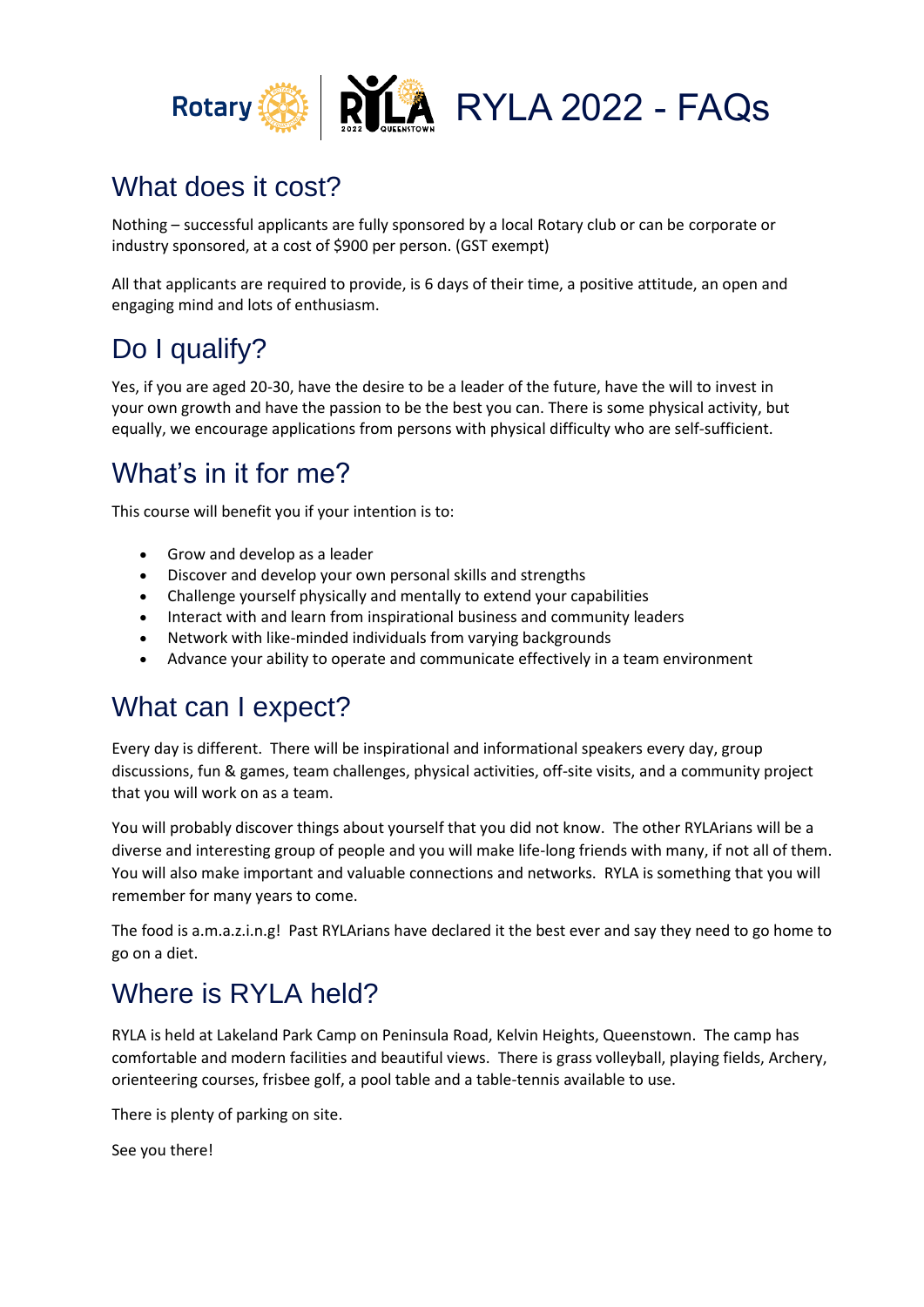

# WHAT IS RYLA?

## **Rotary Young Leaders Awards**

District 9980 RYLA is a five-day residential high energy programme designed to further develop young leaders between the ages of 20 and 30. The Rotary District 9980 encompasses Rotary Clubs from Timaru to Southland and includes Central Otago and Fiordland.

#### **The next RYLA course will be held in Queenstown on 6-11th February 2022.**

Originating in 1959 in Queensland, Australia, this exciting programme engages Rotary clubs around the world to help the next generation of leaders expand their skills. The RYLA programme is an intensive residential 5-night camp, where participants are recognised as current and future adult leaders.

RYLA is very much about collaboration and the programme enjoys substantial goodwill within the wider community, each year attracting cooperation from community and cultural organisations and business, civic and national leaders. Each supporter understands the long-term benefits our young leaders gain from their RYLA experience.

The RYLA organising committee is a passionate bunch of Rotary volunteers who come together each year to plan and provide an extensive programme of interactional activities and workshops within a positive and supportive environment. This is enhanced each year by a handful of previous attendees of RYLA, who return to play a peermentoring and support role and who assist running the RYLA programme as team leaders.

RYLA is an invaluable programme that brings together individuals to harness creativity, diversity, inspiration, and energy to cultivate personal growth, challenge limits and empower long-lasting meaningful change.

While on the programme, participants engage in seminars, activities, group discussions and interactions with other like-minded adult leaders from all walks of life and for many this is life changing. Participants will also make valuable vocational contacts, new networks, and many amazing and interesting new friends.

More than 25,000 young leaders graduate from RYLA courses each year around the world. It helps to develop selfconfidence and a wide range of personal skills such as planning, personal organisation, public speaking and helps participants to understand the requirements of many aspects of personal leadership, community, and business. Simply put, the RYLA programme is designed to grow young leaders and provide the resources for them to thrive and to go on to empower other young leaders.

#### **Participants can expect to cover:**

*Self – Who am I? How can I be the best I can be? Career – What is expected of me? How can I develop leadership skills to get ahead? Leadership – Aspirations: What do I want to achieve? How will I accomplish my goals? Community - What is Community? What groups do I identify with? How can I make a difference?*

**And they will explore how to:**

- $\checkmark$  Grow and develop as a leader and how to inspire others
- $\checkmark$  Discover and develop their own personal skills and strengths
- $\checkmark$  Challenge themselves physically and mentally to extend their capabilities
- ✓ Interact with and learn from inspirational business and community leaders
- $\checkmark$  Network with like-minded individuals from varying backgrounds
- $\checkmark$  Advance their ability to operate and communicate effectively in a team environment

*RYLA Values:* Harnessing diversity and utilising strengths in others| Developing self-leadership | Inspiring courage | Tolerance and understanding uniqueness

*Our Aim: T*o empower young individuals to create growth within themselves and their communities through harnessing their leadership potential.

Further enquires can be directed to : [applications.d9980ryla@gmail.com](mailto:applications.d9980ryla@gmail.com) or by phoning 021 343 506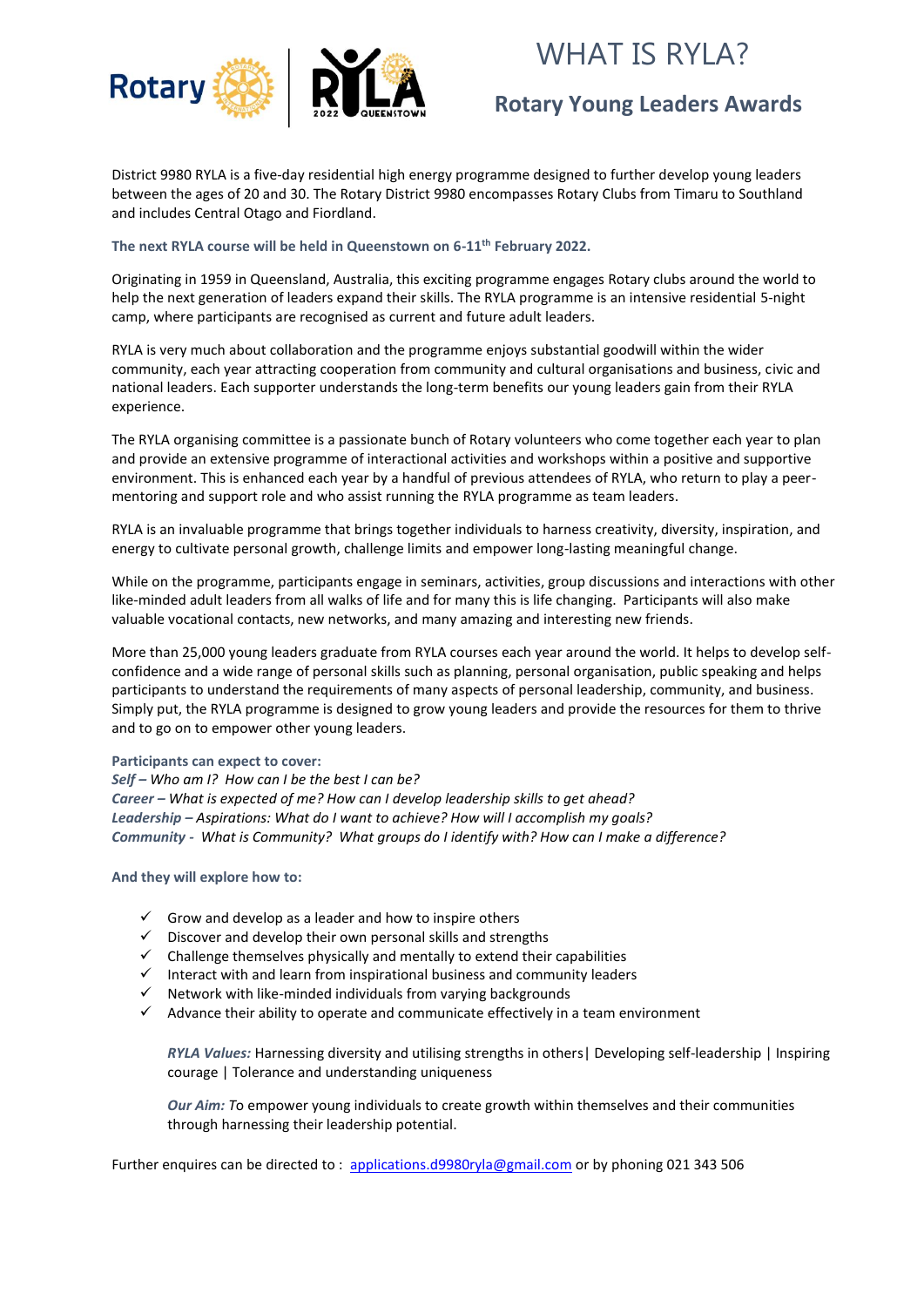#### **RYLA 2022 - BROCHURE**



RYLA provides an opportunity to extend<br>leadership skills, assist personal growth,<br>develop new networks and make new<br>friends

#### THE OBJECTIVES OF RYLA -

To provide information, instruction, real-life stories & experience on a wide range of subjects.

To appreciate and enhance our local environment.

To equip, instruct and encourage promising young<br>people from differing cultures and backgrounds, to<br>better serve their communities and countries.

To encourage leadership of young people, by young people.

To recognise young people who are providing<br>service to their communities.

To provide delegates with an experience they will<br>not forget and that will benefit them well into the future

To provide an environment for young leaders to<br>build relationships that develop into lifetime<br>friendships and networks.



Lakeland Park Camp Lakeland Park Camp is a unique venue, nestled on the<br>foreshore of Lake Wakatipu in beautiful Queenstown<br>Comfortable, well equipped facilities with plenty of<br>on-site parking. .<br>nestled on the

496 Peninsula Rd, Kelvin Heights, Queenstown

#### **Applications & Selection**

Who? People aged between 20 and 30<br>How do I apply? Download an application form or apply online at -<br>www.rotarydistrict9980.org

There is further info here to read or download.

Or you can email -<br>applications.d9980ryla@gmail.com for more info or phone Lee-Ann on 021343506 for a chat.

What happens next? The Rotary Club will arrange an interview and advise applicants of the required criteria and qualities. Importantly, during the interview you must demonstrate a<br>commitment to developing your leadership abilities.

Applicants will then be notified whether or not they have been successful or not.

IF YOU'D LIKE TO KNOW MORE ABOUT RYLA, FEEL FREE<br>TO CONTACT US Lee-Ann Lines

> Email: applications.d9980rylaegmail.com<br>Phone: 021 343 506<br>or contact your local Rotary Club ió<br>ary Club



The Rotary Young Leaders Awards (RYLA) is a leadership recognition program where local Rotary Clubs and employers select young adults who currently hold leadership positions or have the potential to lead, either within the community or at work.

It provides an opportunity to participate in a challenging week-long residential conference where young people:

Discover ways to become a better role model and  $\overline{\phantom{a}}$ more adequately face decisions on important personal, work and social situations

Exchange ideas, opinions and plans with talented, energetic, like-minded people, in a supportive atmosphere free from pressure and distractions.

Develop a close rapport with your local Rotary Club, acquainting you with a leading service organisation and decision makers within your community.

#### RYLA was all about looking inside ourselves to find what is really important  $to us''$

indoor & outdoor activities & a community project

There are many outdoor activities to motivate and help develop effective team work and interpersonal skills.

programme which involves developing a business case model, project management and team work to see the project to completion...

#### professional, leading presenters and speakers

Professional trainers and leading presenters offer a broad range of subjects crucial to your future leadership success

#### Some sessions may include:

- Living your Best Image
- Emotional Intelligence
- Health & Wellbeing
- Career Planning & Goal Setting
- > Effective Communication & Public Speaking





#### ROTARY DISTRICT 9980 ROTARY YOUNG LEADERS AWARDS



#### February 6th - 11th 2022





#### industry & corporate sponsorship

Are you an employer and interested to invest in your<br>rising stars? This just might be the best thing you can This just might be the best thing you can<br>itsing stars? This just might be the best thing you can<br>do for your business.<br>Similar programs can cost thousands of dollars and your employee may still walk away with nothing<br>tangible or new. You are guaranteed to see a positive<br>change in the person you choose to send on RYLA.

Are you a student and looking for inspiration or<br>direction?......

Are you already in the work force and looking for inspiration or direction?....

Perhaps you are living your best life right now, and<br>nailed your dream job, but perhaps chasing something<br>more, and want to develop an edge over the others around you?....

Maybe you know you have "it" in you, but lack<br>confidence in yourself to take it to the next level.....<br>Maybe, you just don't know yet......

Whatever you align with, RYLA IS FOR ALL OF YOU!

Many RYLA graduates refer<br>to RYLA as "The week that<br>changed my life".

A Community Project is an important part of the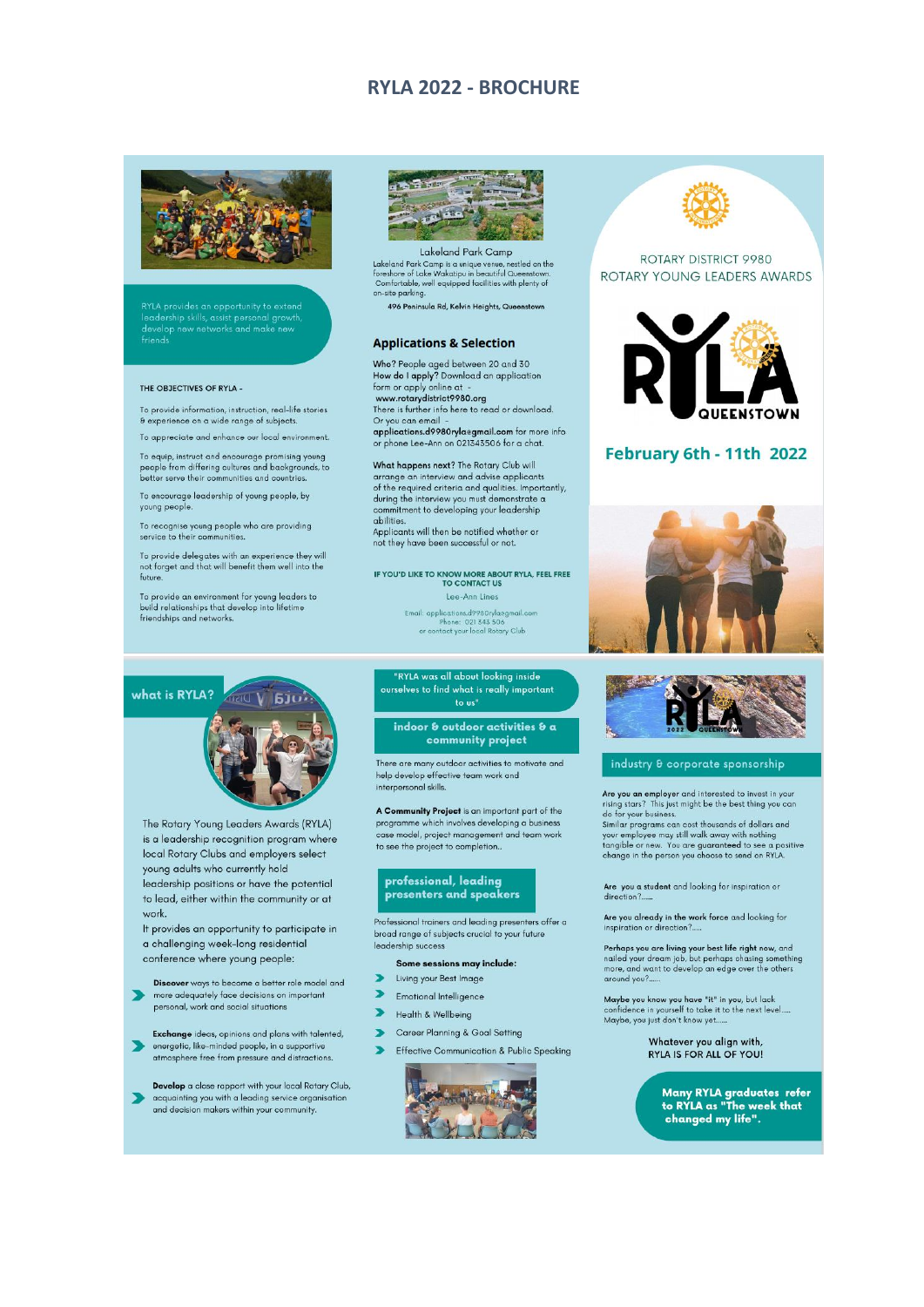

## **D9980 RYLA 2022 APPLICATION FORM**

- **Candidate completes sections 1 to 8**
- **Corporates complete section 9** *(Clubs can do this on behalf)*
- **Rotary Club completes section 10**
- **This form can be completed either on-line or by being printed and handwritten.**
- **All personal information will be kept confidential except when disclosure is required for your health or wellbeing, e.g. the camp nurse and the caterers for any dietary or food allergy requirements. Please be honest with your responses so we are aware of, and able to properly respond to any incidents that may occur. Thank you.**

#### **PLEASE PRINT CLEARLY**

#### **1. PERSONAL DETAILS**

| Surname                    |                                    |
|----------------------------|------------------------------------|
| <b>Given Name</b>          |                                    |
| <b>Preferred Name</b>      |                                    |
| Address                    |                                    |
| Address 2                  |                                    |
| Town / City                |                                    |
| Home Phone                 |                                    |
| <b>Business Phone</b>      |                                    |
| Mobile Phone               |                                    |
| <b>Email Address</b>       |                                    |
| Date of birth (dd/mm/yyyy) |                                    |
| Sex (M/F/Other)            |                                    |
| Shirt Size (S/M/L/XL)      | (Sizing is what you normally wear) |

### **2. EMERGENCY CONTACT (CAN BE A FAMILY MEMBER, PARTNER, OR NOMINATED ROTARIAN)**

| <b>Contact Name</b>   |  |
|-----------------------|--|
| Relationship          |  |
| Address               |  |
| Address 2             |  |
| Town / City           |  |
| Home Phone            |  |
| <b>Business Phone</b> |  |
| Mobile Phone          |  |
| <b>Email Address</b>  |  |

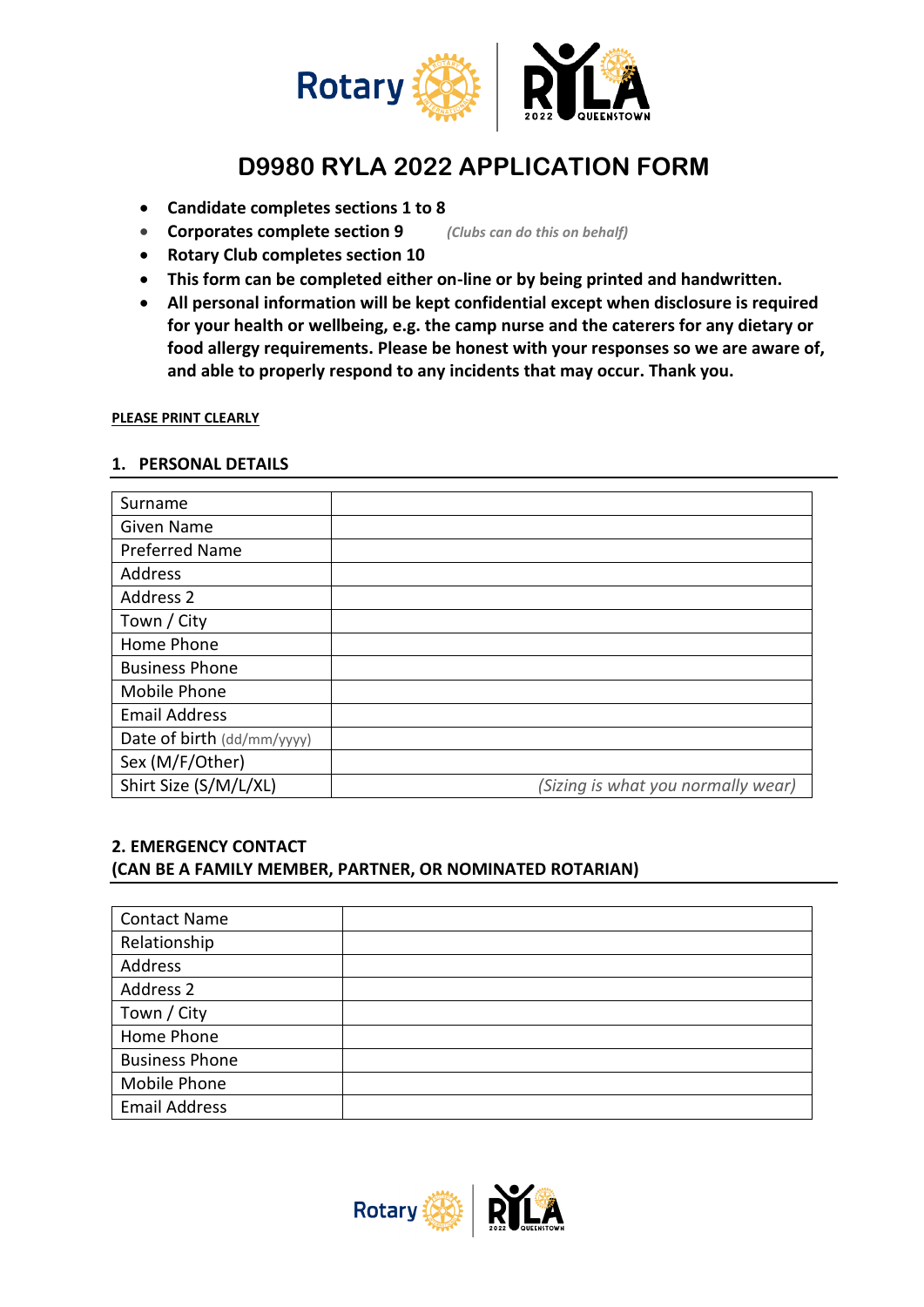### **3. HEALTH (This section must be fully completed)**

*(For the safety of all candidates, all medication must be disclosed to the RYLA 2022 Organising Committee and third-party providers relevant to the programme. Any information disclosed will not affect your acceptance onto the course)*

| Any Health Conditions or Concerns     |  |
|---------------------------------------|--|
| <b>Current Medication</b>             |  |
| Dietary Requirements AND/OR           |  |
| Allergies                             |  |
| Is there anything we need to be aware |  |
| of? (ie triggers, phobias, fears)     |  |

### **4. EDUCATION**

| School/Tech/University |  |
|------------------------|--|
| Courses Taken          |  |
| Or Degrees Obtained    |  |
| Year Currently in or   |  |
| final Year Attended    |  |
| Special Awards or      |  |
| Recognitions           |  |

### **5. OCCUPATION**

| Current employer       |  |
|------------------------|--|
| Position held          |  |
| Period of employment   |  |
| Position held          |  |
| Period of employment   |  |
| Do you need to ask for |  |
| time off?              |  |

### **6. RECREATIONAL INTERESTS & INVOLVEMENT**

| Sporting                         |  |
|----------------------------------|--|
| Organisation / Clubs             |  |
| Hobbies                          |  |
| Community<br>Volunteering groups |  |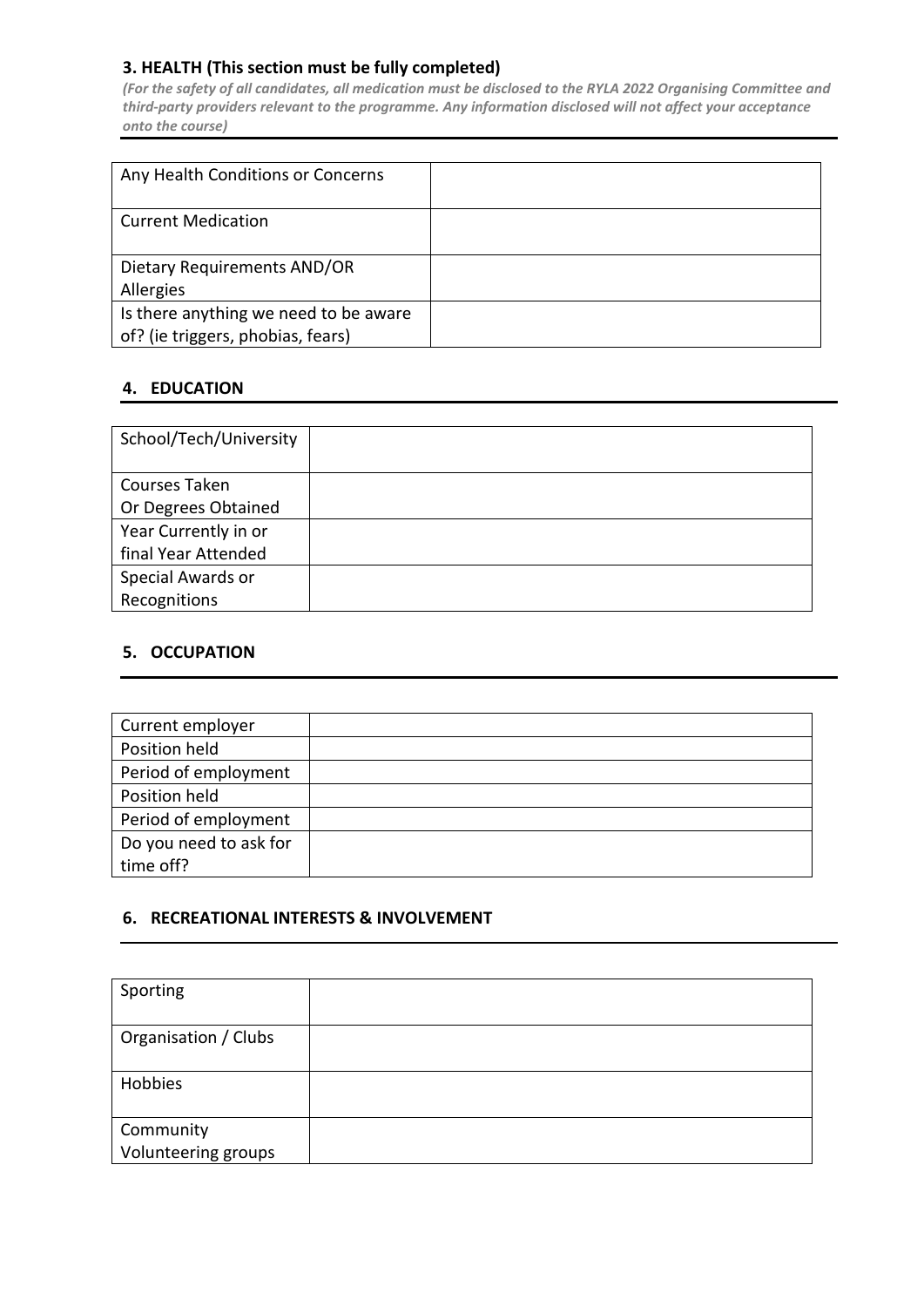

### **7. QUESTIONS**

| Are you able to bring all the<br>necessary equipment? |  |
|-------------------------------------------------------|--|
| Describe your level of fitness:                       |  |
| 1-5 (5 being awesome)                                 |  |
| You will be sponsored into this                       |  |
| leadership programme. Why do                          |  |
| you think you are a worthy                            |  |
| candidate?                                            |  |
| Who will be paying for you to                         |  |
| attend RYLA Please circle one                         |  |
| Yourself                                              |  |
| <b>Rotary Club</b>                                    |  |
| <b>Employer or Corporate</b>                          |  |
| I am looking for a sponsor                            |  |
|                                                       |  |

### **8. DECLARATION**

I, and the Applicant, the Applicant, the Applicant, the Applicant, the Applicant, the Applicant, the Applicant,

• understand that I will be required to abide by the Code of Conduct and adhere to all the requirements and instructions of the staff at RYLA during my participation in the programme and that in the event of my failure to do so in a reasonable manner I may be returned to my home by the first available transport, with any additional costs so incurred being paid by myself, parents, or guardian.

**\_\_\_\_\_\_\_\_\_\_\_\_\_\_\_\_\_\_\_\_\_\_\_\_\_\_\_\_\_\_\_\_\_\_\_\_\_\_\_\_\_\_\_\_\_\_\_\_\_\_\_\_\_\_\_\_\_\_\_\_\_\_\_\_\_\_\_\_\_\_\_\_\_\_**

• understand that RYLA 2022 is held in a camp environment and that I will be required to share a single sex cabin/room with others. (Please include any comments if you have any, here)

………………………………………………………………………………………………………………………………

- in accordance with the Privacy Act, agree to my name and contact details being used on a list of awardees for RYLA follow-up, administration, and Alumni list.
- Agree to RYLA District 9980 using appropriate photos of myself in future presentations or publicity of the RYLA event.
- Authorise the Chairperson & the RYLA Operational Committee, where it is impractical to communicate with me, or to secure my prior consent, to consent on my behalf to any medical or surgical treatment as may be necessary for my wellbeing and I undertake to meet such cost incurred.

| - |  |
|---|--|
|---|--|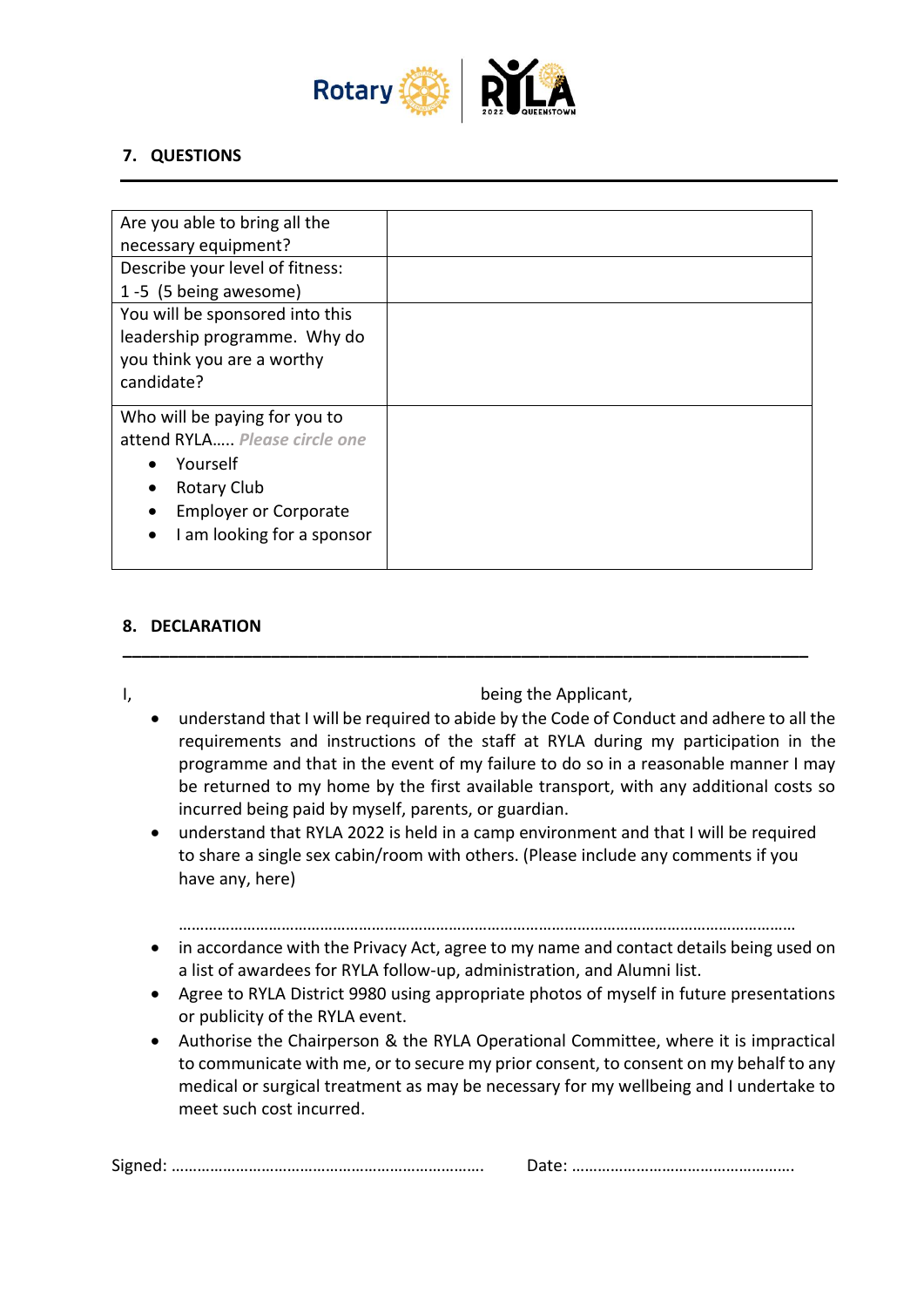

### 9. **EMPLOYER OR CORPORATE SPONSORSHIP USE**

| Name of                                             |                                                             |
|-----------------------------------------------------|-------------------------------------------------------------|
| <b>Business/Corporation</b>                         |                                                             |
| Name of Sponsor/Contact                             |                                                             |
| Mobile Phone                                        |                                                             |
| <b>Other Phone</b>                                  |                                                             |
| Email                                               |                                                             |
| Position                                            |                                                             |
| The corporate contact is<br>aware the course fee is | YES - Please provide invoice to the contact and email above |
| \$900pp (GST exempt)                                | NO - Please make contact or provide more information        |

### **10.NOMINATING ROTARY CLUB USE**

The Rotary Club of ……………………………………………………………… recommends this Applicant be

selected for the RYLA 2022 Programme.

| <b>Rotarian Contact Name</b> |  |
|------------------------------|--|
| Date                         |  |
| Rotarian Mobile Phone        |  |
| Email                        |  |
| Position in Club             |  |

#### **NOTES FOR NOMINATING ROTARY CLUB**

- Clubs are required to endorse corporate sponsored nominees, using the correct forms and are responsible for interviewing, completing, and submitting all the paperwork.
- Final selection of candidates remains with the RYLA 2022 Operational Committee.
- Completed forms are to be emailed to [applications.d9980ryla@gmail.com](mailto:applications.d9980ryla@gmail.com) or posted to: L LINES, 24 Middleton Road, Frankton 9300, Queenstown **by 17 December.**
- The application fee per awardee is \$900 (GST exempt). Cheques are NOT accepted. Please advise if you require a receipt.

Email address to send receipt to is : ………………………………………………………………………………..

Please make your payment by direct credit via internet banking to:

The Rotary Club of Queenstown, ANZ Bank account

### **01-0867-0722903-01**

**Be sure to note your Club/Business name in the Reference Box**

*Thank you for supporting RYLA and our Future Leaders*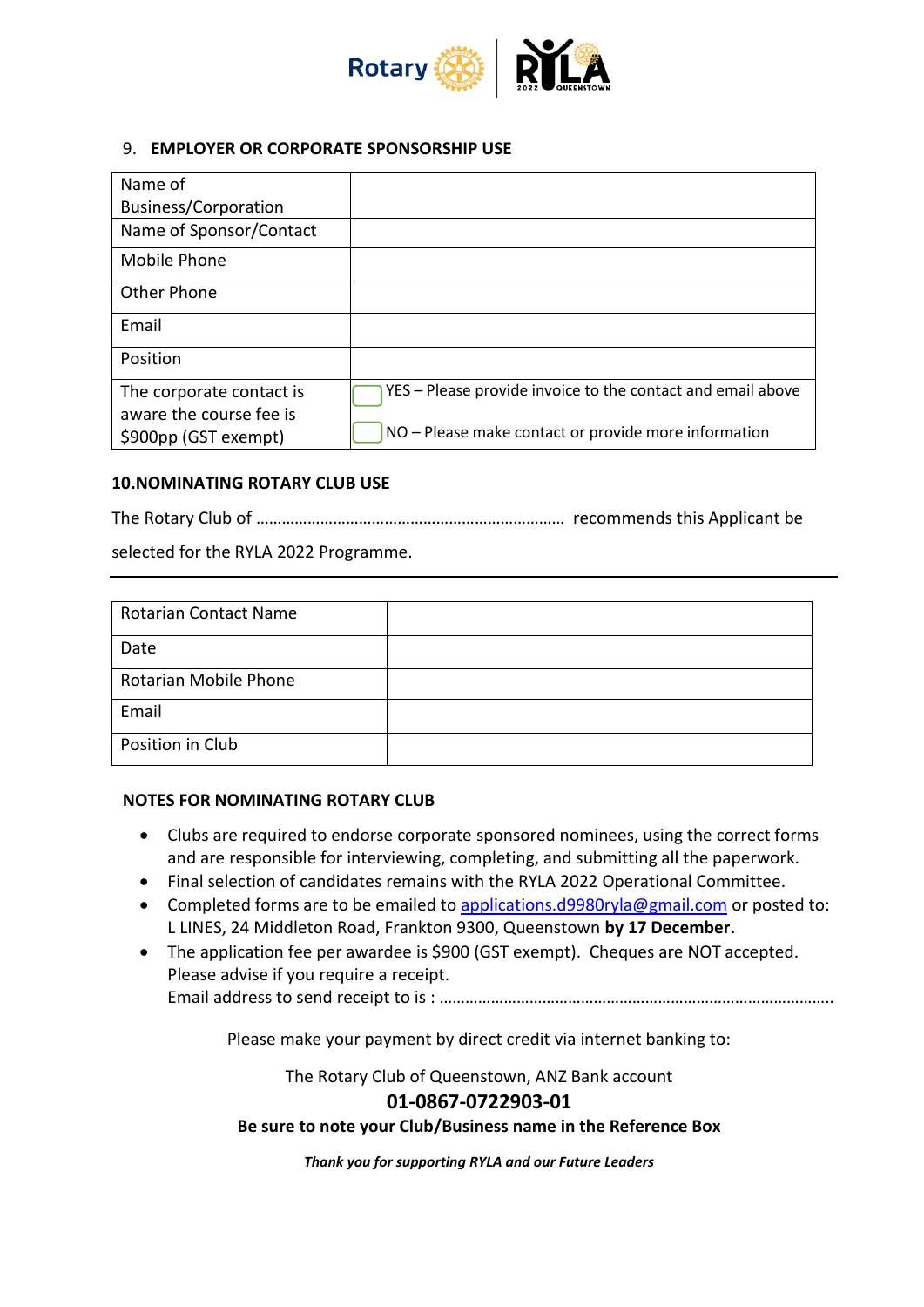

By accepting a spot on to the programme the participant will agree to the following terms:

I confirm that

- I am enrolling for a Rotary Young Leader Award programme (RYLA) and I will participate fully in the programme.
- All information given by me is true and correct
- I will be available to attend for the duration of the entire programme from -

3pm Sunday 6/2/2022 – 2pm Friday 11/2/2022

- I am able to get myself to and from Queenstown on the dates above.
- I will follow the instructions of the RYLA Organising Committee including health and safety requirements.
- I will follow the camp rules and agree to the RYLA Code of Conduct.
- In the event of my failure to follow the camp rules and Code of Conduct, I may be returned to my home at the first available opportunity at my own expense.
- In the event of a personal medical emergency or if I require any medical assistance, I agree to reimburse the D9980 RYLA Committee any expenses my treatment or care may occur, upon invoice.
- I understand my sponsoring Rotary Club or Corporate has invested in my attendance and my leadership development, and that they have committed to paying for me. If I withdraw without significant warning and I was not able to find a suitable replacement or if I do not complete the programme, the sponsor may choose to recover costs.
- I agree that any photographs taken of me during RYLA may be used for the purposes of promoting RYLA.
- I agree to my name, contact details and photograph being used on a list of participants for RYLA follow up, RYLA Alumni and administration purposes.

NAME: ……………………………………………………………………………………………………………………….

SIGNED: ………………………………………………………………………..

DATE: …………………………………………………………………………..

Please return with Application Form

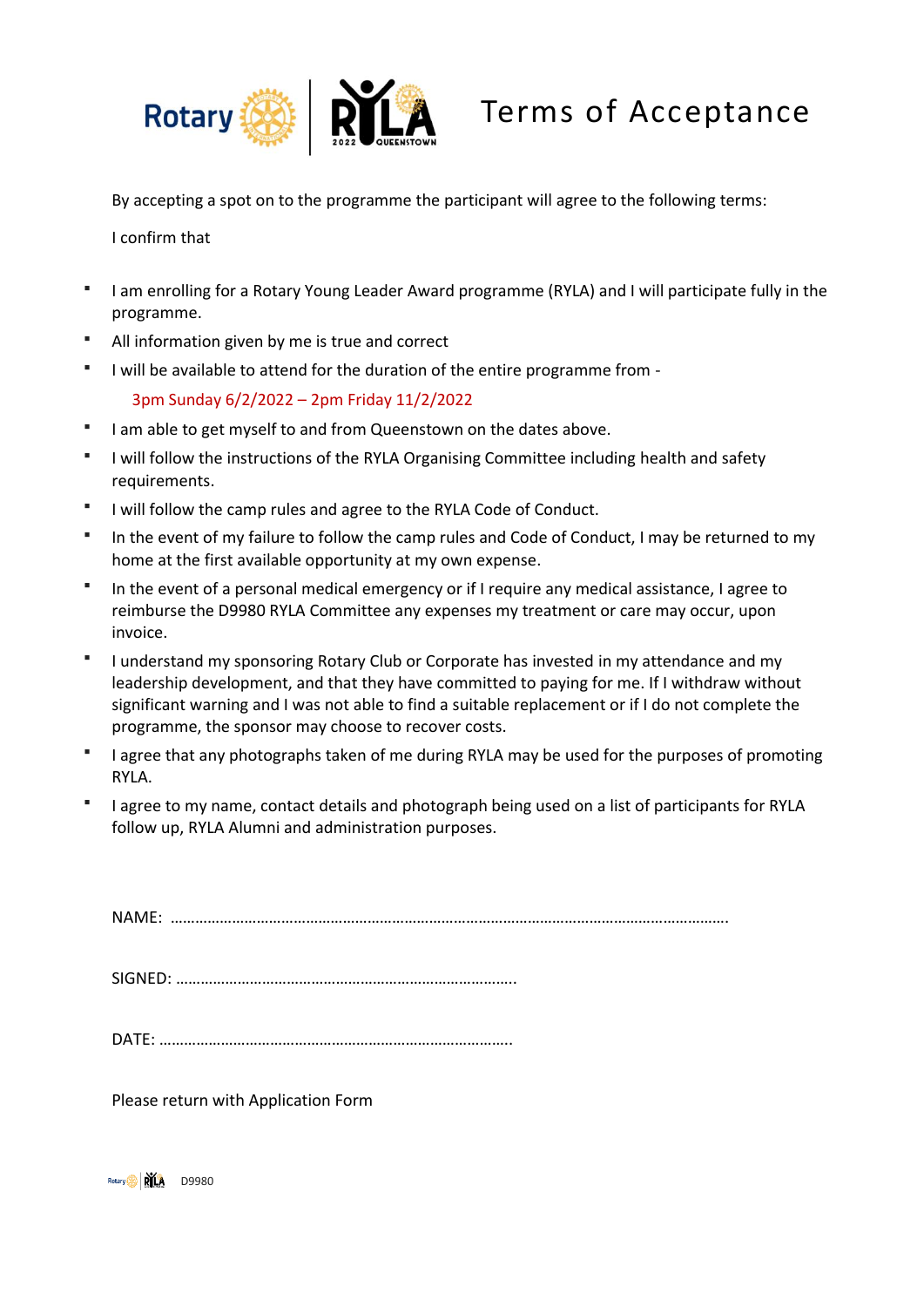

## **RYLA - CODE OF CONDUCT**

The 'Rotary Young Leader Awards' Course Lakeland Park Camp, 496 Peninsula Road, Kelvin Heights, Queenstown 3pm Sunday 6/2/2022 – 2pm Friday 11/2/2022

This is for the applicant to keep

- Participants will treat the Lakeland Park Camp staff, the camp buildings and facilities and the environs with courtesy and respect at all times.
- Participants will treat each other, volunteers and Rotarians with courtesy and respect at all times.
- Participants must keep noise to a minimum after 10pm and before 7am. It is advised that you heed the lights out at 11pm suggestion. You will need your rest.
- Participants are not permitted to leave the Campgrounds without permission. If you do need to go somewhere, you must first ask for permission from Lee-Ann, the Camp Mum or other Rotary Volunteer or your Team Leader.
- Participants are not at any time permitted to down to the wharf or go for a swim at night **under any circumstances**. (This is a requirement of the Camp H&S Policy and also in consideration of the residents).
- Participants are expected to take full part in the camp programme and attend all sessions.
- We aim for total engagement in the programme and with your fellow RYLArians with no distractions and therefore ask that you keep cell phone use to a minimum. You must respect guest speakers during their sessions at all times and not use your cell phone, unless taking a photo or is a requirement as part of the session.
- There will be no sexual liaisons during the camp week.
- Under no circumstances are drugs and alcohol permitted.
- Smoking or Vaping is not permitted anywhere on the campgrounds. Please go down to the driveway entrance.

NOTE: RYLA is just for 6 days, and you are there to be fully emersed in a leadership programme, so we ask that you please respect the above rules and keep yourself and others safe. Also, this reflects our Health & Safety and insurance conditions for the week. Additional social occasions can be planned after RYLA. Thank you.

#### **Administration of the Code**

- All breeches of the Code of Conduct will be acted upon immediately.
- All parties involved will have the right to be heard, and to have representation.
- It is expected that a major breech of the Code of Conduct will result in the participant being sent home at their own cost.